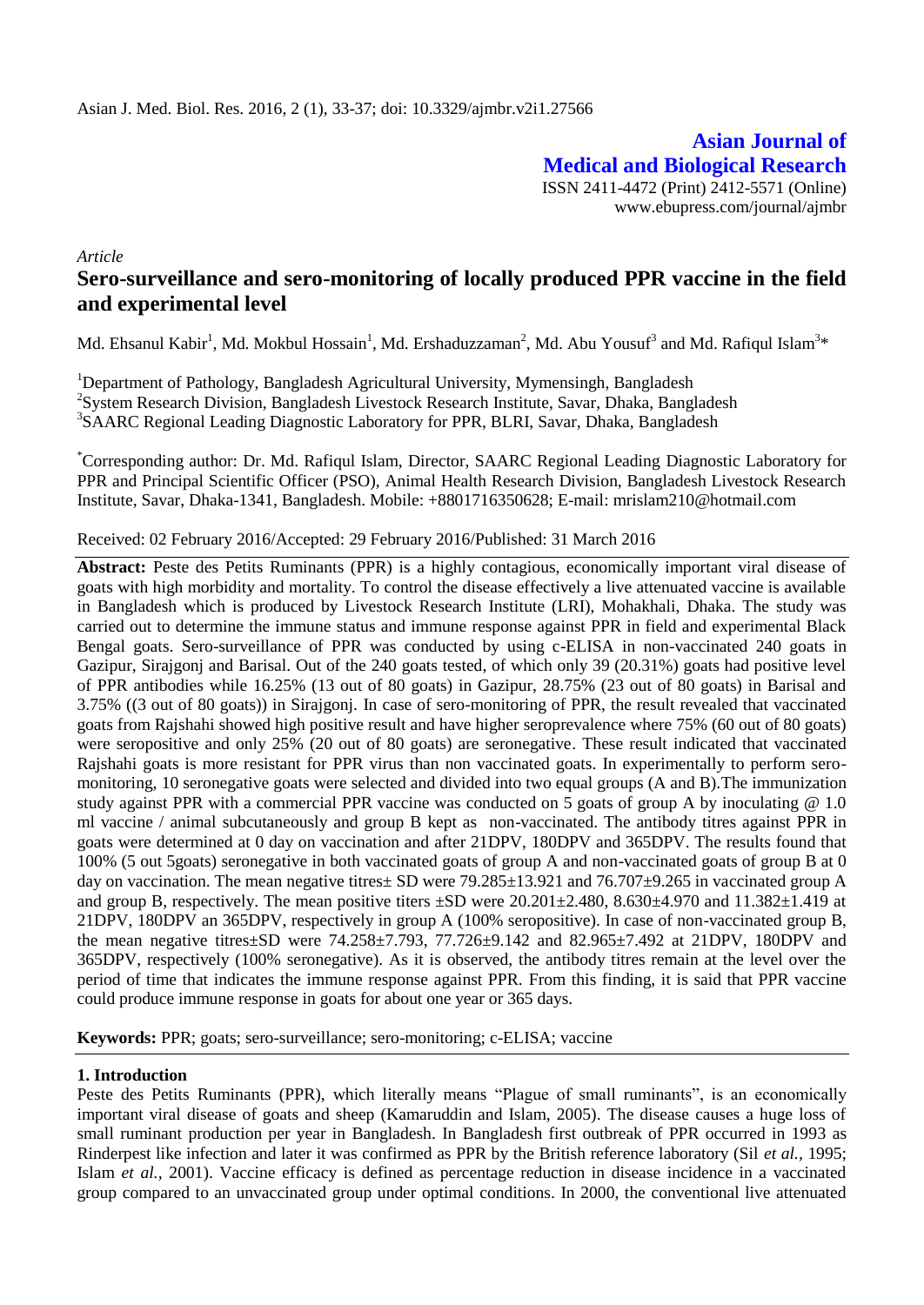vaccine was developed against PPR by BLRI to control PPR in Bangladesh and is being used by the DLS. But, like other Morbilli virus vaccine, the main disadvantage of this vaccine is its poor thermal stability. For this PPR vaccine, a cold chain system is required that cannot be maintained properly in the field/village level and potency of the vaccine is seriously deteriorated. A question about its efficacy is being often raised by farmers and field veterinarians. PPR is seen occasionally in the vaccinated goats. In case of conventional PPR vaccine, it was found that 62% of the goats were sero-positive at 21 days post vaccination (DPV), which declined to 34.72 % at 180 DPV. In Bangladesh, total goat population is approximately 19.43 million (Economic Review, 2013-2014) at present. The outbreak of PPR in goats is occurred every year sporadically. PPR vaccine is used to control PPR in goats. This PPR vaccine is produced from Livestock Research Institute (LRI), Mohakhali, Dhaka. The production number of PPR vaccine is 45 lacks (approximately) doses per year. The nature of PPR vaccine is live attenuated vaccine and the dose and route of this PPR vaccine is 1ml per goat subcutaneously. Therefore, the present study was planned to determine the long duration immune response after vaccination and determine the immune status of post-vaccinated and non-vaccinated goats at field level with experimental level.

## **2. Materials and Methods**

This PPR research work was carried out on sero-surveillance and sero-monitoring in collaboration of Department of Pathology, Faculty of Veterinary Science (FVS), Bangladesh Agricultural University (BAU), Mymensingh-2202 and SAARC Regional Leading Diagnostic Laboratory (SAARC-RLDL) for PPR at the Animal Health Research Division, Bangladesh Livestock Research Institute (BLRI), Savar, Dhaka-1341, Bangladesh.

## **2.1. Collection of blood**

Approximately 5.0 ml blood/animal was collected from jugularvein of each of the selected 320 goats (nonvaccinated goats: n=240 and vaccinated goats: n=80) in separate sterilized syringe without adding any anticoagulants. After (30-40) minutes of blood collection and then sera were separated into a small glass vial and stored at  $-20^{\circ}$ C until tested by c-ELISA.

## **2.2. Sero-surveillance and sero-monitoring of PPR at field**

The sero-surveillance study was conducted in Gazipur, Sirajgonj and Barisal. From the mentioned area about 240 goat serum samples were collected from both sexes and aged between 0 to more than 24 months [Gazipur: n=80, Barisal: n=80, and Sirajgonj: n=80] with no earlier history of vaccination against of any diseases (Table1). The sero-monitoring observation was conducted in Rajshahi where about 80 PPR vaccinated goat serum samples were collected from both sexes and aged between 0 to more than 24 months (Table1).

## **2.3. Sero-monitoring in experimental trial**

For sero-monitoring of PPR vaccine at experimental level, a total 10 number of Black Bengal PPR seronegative goats were selected from goat farm of BLRI. The total number of 10 goats was divided into two equal groups A and B (Group A as a vaccinated group and Group B as a non-vaccinated group). The animal (goats) was kept in separate room and management practice in same procedure. The goats of Group A were vaccinated by PPR vaccine at the dose rate of 1ml per goat subcutaneously. The sera samples were collected in both groups A and B at 0 day of vaccination, after 21 days, 180 days and 365 days of post vaccination (DPV) and tested by c-ELISA.

## **2.4. Detection of antibody by c-ELISA**

The diagnostic kit is designed to detect antibodies against the nucleoprotein of the Peste des Petits Ruminants (PPR) virus. The test was performed by ID Screen® PPR competition test kit (ID. Vet, CIRAD-EMVT, Montpellier, France).

## **2.5. Calculation of c-ELISA reading**

The competition percentage was calculated using the following formula:

 $S/N$  % =  $OD<sub>sample</sub> / OD<sub>NC</sub>$ ) × 100

At first the saved c-ELISA reading data from the computer was copied in working sheet of Microsoft<sup>®</sup> Excel programme. Mean OD of PC (positive control) well as calculated by dividing the sum of PC of two wells by 2. Mean OD of NC (negative control) as calculated by dividing the sum of NC of two wells by 2. Competition percentage (S/N %) as calculated by OD sample divided by OD negative then multiplied by 100. Sera showing S/N % less than or equal to 50% were considered to be positive.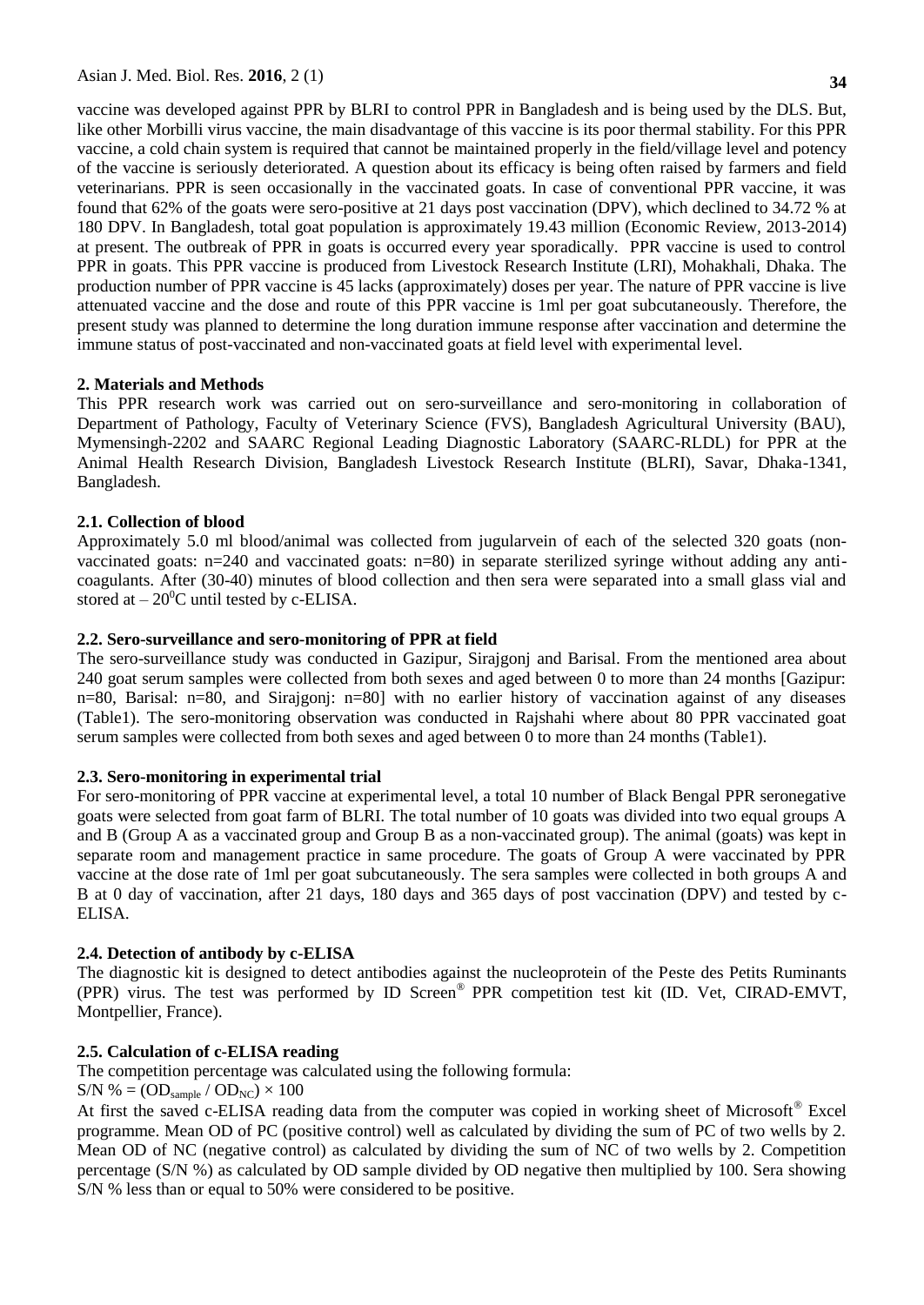## **3. Results and Discussion**

Peste des Petits Ruminants (PPR) is a devastating and killer disease of domesticated small ruminants especially in goats. The disease causes 100% morbidity and 80-90% mortality in goats (Hamdy *et al.,* 1976). Outbreaks of the disease have been reported to be associated with high morbidity and mortality in unprotected goats and the disease is now considered endemic in Bangladesh (Barrette *et al.,* 1997; Islam *et al.,* 2001; Das *et al.,* 2007). Sero-prevalence (Razzaque *et al.,* 2004), sero-surveillance and immunization studies (Banik *et al.,* 2008), evaluation of C-ELISA (Sil *et al.,* 2001), pathological investigation (Khan *et al.,* 2005) and evaluation of antibiotic combined hyperimmune serum therapy (Islam *et al.,* 2003) for PPR infected goats have been reported from Bangladesh. The present study was aimed to know the immune status in the field and immune response in experimental level in both vaccinated and non-vaccinated goats.

#### **3.1. Sero-surveillance and sero-monitoring**

Sero-prevalence of PPR was conducted by using C-ELISA in non-vaccinated 240 goats in Gazipur, Sirajgonj and Barisal. Out of the 240 goats tested, of which only 39 (20.31%) goats had positive level of PPR antibodies while 16.25% (13 out of 80 goats) in Gazipur, 28.75% (23 out of 80 goats) in Barisal and 3.75% (3 out of 80 goats) in Sirajgonj (Table 1). The sero-prevalence results of this study could be compared with the findings of sero-prevalence of PPR in goats of Mymensingh district; 49.17% and 25% reported by Razzaque *et al*. (2004) and Banik *et al*. (2008) respectively. Furthermore, the prevalence of PPR in goats of Rajshahi district was at 20.57% that reported by Sarker & Islam (2011).

In case of sero-monitoring of PPR, the result revealed that vaccinated goats from Rajshahi showed high positive result and have higher seroprevalence where 75% (60 out of 80 goats) were seropositive and only 25% (20 out of 80 goats) was seronegative (Table1). Mahmudul Hasan (2012) found that the sero-prevalence was 67.7% in goat with overall average of about 55.1% cases within vaccinated flock and about 16.8% cases found seropositive in case of non-vaccinated flock. From the data non vaccinated goats showed very high seronegative result and lower antibody level. These result indicated that vaccinated Rajshahi goats is more resistant for PPR virus than non-vaccinated goats.

| Area (Immune   | <b>No. of Animal</b><br>(Goats) | No. of animals with antibody titre         |                                               |                                        |  |
|----------------|---------------------------------|--------------------------------------------|-----------------------------------------------|----------------------------------------|--|
| Status)        |                                 | $S/N$ % < 50<br>$\%$ (Seropositive, $\%$ ) | $50 \% < S/N$ % <<br>$60\%$ (Doubtful, $\%$ ) | $S/N$ % > 60%<br>(Seronegative, $\%$ ) |  |
| Gazipur (NV)   | 80                              | 13 (16.25%)                                |                                               | 67 (83.75%)                            |  |
| Barisal (NV)   | 80                              | 23(28.75%)                                 |                                               | 57 (71.75%)                            |  |
| Sirajgonj (NV) | 80                              | 3(3.75%)                                   |                                               | 77 (96.25%)                            |  |
| Rajshahi (V)   | 80                              | 60(75%)                                    |                                               | (25%)<br>20                            |  |

| Table 1. Results of c-ELISA between vaccinated (V) and non vaccinated (NV) goats at different region. |  |  |
|-------------------------------------------------------------------------------------------------------|--|--|
|-------------------------------------------------------------------------------------------------------|--|--|

#### **3.2. Sero-monitoring in experimental trial**

The antibody titres against PPR in goats were determined at 0 day on vaccination and after 21DPV, 180DPV and 365DPV. The results found that 100% (5 out of 5 goats) seronegative in both vaccinated goats of group A and non-vaccinated goats of group B at 0 day on vaccination. The mean negative titres  $\pm$  SD were 79.285±13.921 and 76.707±9.265 in vaccinated group A and group B, respectively (Table2). The mean positive titers  $\pm$ SD were 20.201 $\pm$ 2.480, 8.630 $\pm$ 4.970 and 11.382 $\pm$ 1.419 at 21DPV, 180DPV an 365DPV, respectively in group A (100% seropositive, 5 out 5) (Table2). In case of non-vaccinated group B, the mean negative titres $\pm$ SD were 74.258±7.793, 77.726±9.142 and 82.965±7.492 at 21DPV, 180DPV and 365DPV, respectively (100% seronegative, 5 out 5 goats) that shown in Table 2. As it is observed, the antibody titres remain at the protection level over the period of time that indicates the immune response against PPR (Figure 1). From this finding, it is said that PPR vaccine could produce immune response in goats for about one year or 365 days.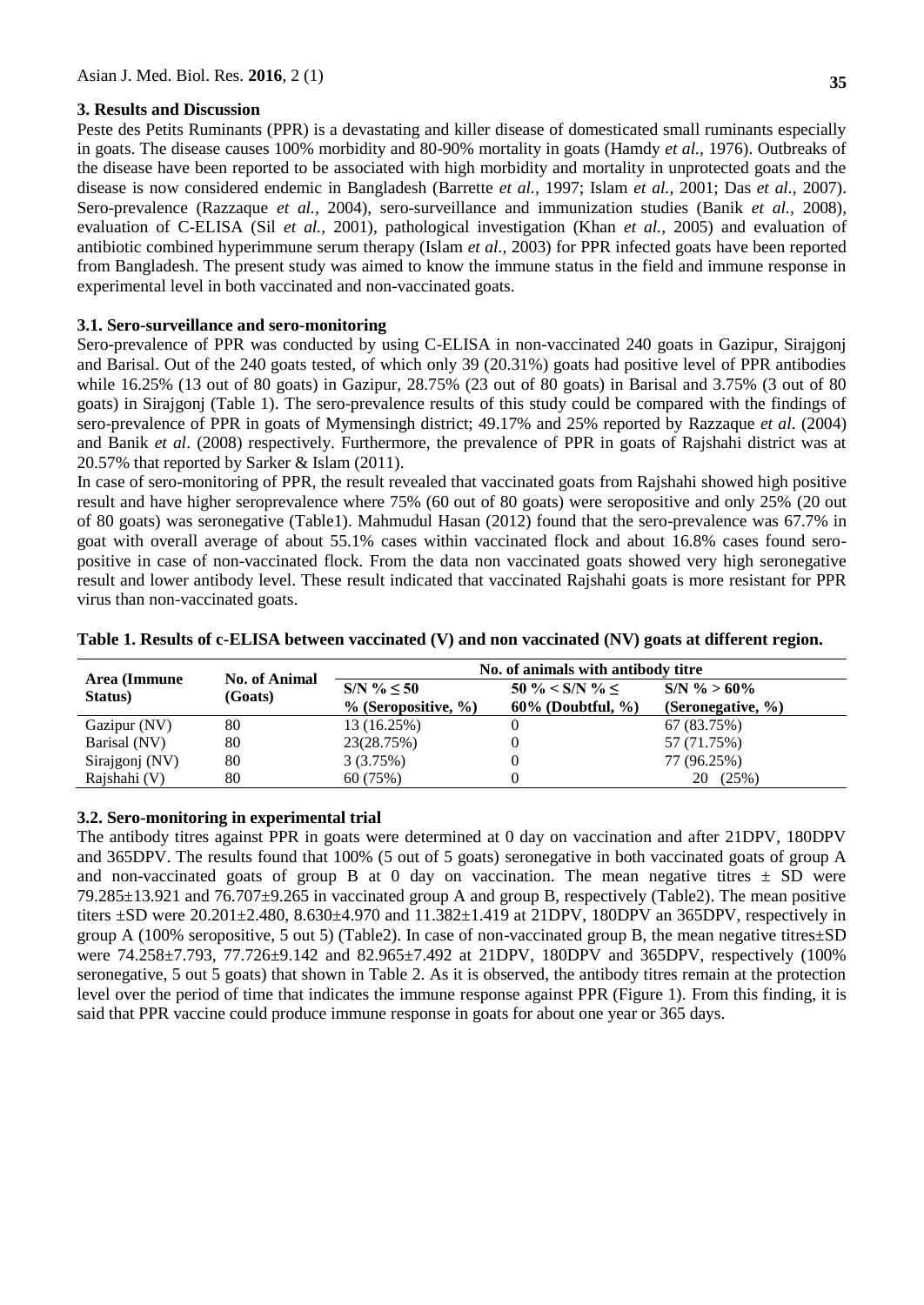| Days of c-<br><b>ELISA</b> test | Goats group     | No. of<br>positive sample | No. of negative<br>sample | <b>Seropositive</b><br>$CP(S/N\%)$ value<br>$(Mean \pm SD)$ | <b>Seronegative</b><br>$CP(S/N\%)$ value<br>(Mean±SD) |
|---------------------------------|-----------------|---------------------------|---------------------------|-------------------------------------------------------------|-------------------------------------------------------|
| $0$ DPV                         | Group A $(n=5)$ | ۰                         |                           |                                                             | 79.285±13.921                                         |
|                                 | Group B $(n=5)$ | -                         |                           |                                                             | $76.707 + 9.265$                                      |
| 21DPV                           | Group A $(n=5)$ |                           |                           | $20.201 + 2.480$                                            |                                                       |
|                                 | Group B $(n=5)$ | -                         |                           |                                                             | 74.258±7.793                                          |
| 180DPV                          | Group A $(n=5)$ |                           |                           | $8.630\pm4.970$                                             |                                                       |
|                                 | Group B $(n=5)$ | -                         |                           |                                                             | 77.726±9.142                                          |
| 365DPV                          | Group A $(n=5)$ |                           |                           | $11.382 \pm 1.419$                                          |                                                       |
|                                 | Group B $(n=5)$ |                           |                           |                                                             | $82.965 \pm 7.492$                                    |

**Table 2. Sero-monitoring of antibodies against PPRV based on c-ELISA.**



**Figure 1. Screening of PPR antibody through sero-monitoring based on c-ELISA.**

In our experiment we found 100% seropositive CP values in vaccinated experimental goats through c-ELISA after at 21 DPV, 180DPV and 365 DPV whereas Rahman *et al*. (2011) found 34.72% and 60% seropositive goats in cases of conventional and in thermostable PPR vaccine after at 180 DPV. Similarly Anderson and McKay in 1994 found that about 60-70% animals were sero-positive for PPRV due to RP vaccination (tested with c-ELISA). The challenge test with PPR virus after at 180 DPV showed that LRI produced live attenuated PPR vaccine protected all goats (100%) of group A while all the non-vaccinated goats were not protected after challenge showing clinical signs of PPR/or mortality that similar with the findings of Siddique *et al.* (2006).

#### **4. Conclusions**

Sero-surveillance revealed that the non vaccinated goats are more susceptible of PPR virus than vaccinated goats in the field level. The locally produced vaccine is highly protective for the goat population against the PPR disease with proper maintenance of cold chain, dose and route of vaccination. In case of field level study, some goats of different region were found antibody of PPR virus may be due to natural outbreaks and maternal antibody. So, it is needed to clarify the natural history of outbreaks, risk factors and should be vaccinated all the goat population of the country.

#### **Conflict of interest**

None to declare.

#### **References**

- Anderson J and JA McKay, 1994. The detection of antibodies against Peste des Petits Ruminants virus in cattle, sheep and goats and the possible implication to rinderpest control programmes. Epidemiol. Infect., 112: 225- 231.
- Banik SC, SC Podder, MA Samad and MT Islam, 2008. Sero-surveillance and immunization in sheep and goats against Peste des Petits Ruminants in Bangladesh. Bangl. J. Vet. Med., 6:185-190.
- Barrette T, D Pronab, BP Sreenivasa, M Corteyn, 1997. Recent epidemiology of Peste des Petits Ruminants virus. Vet. Microbiol., 88: 125-130.
- BBS- Bangladesh Bureau of Statistics, 2015. Livestock population in Bangladesh. In: *Economic Review* of 2013-2014.